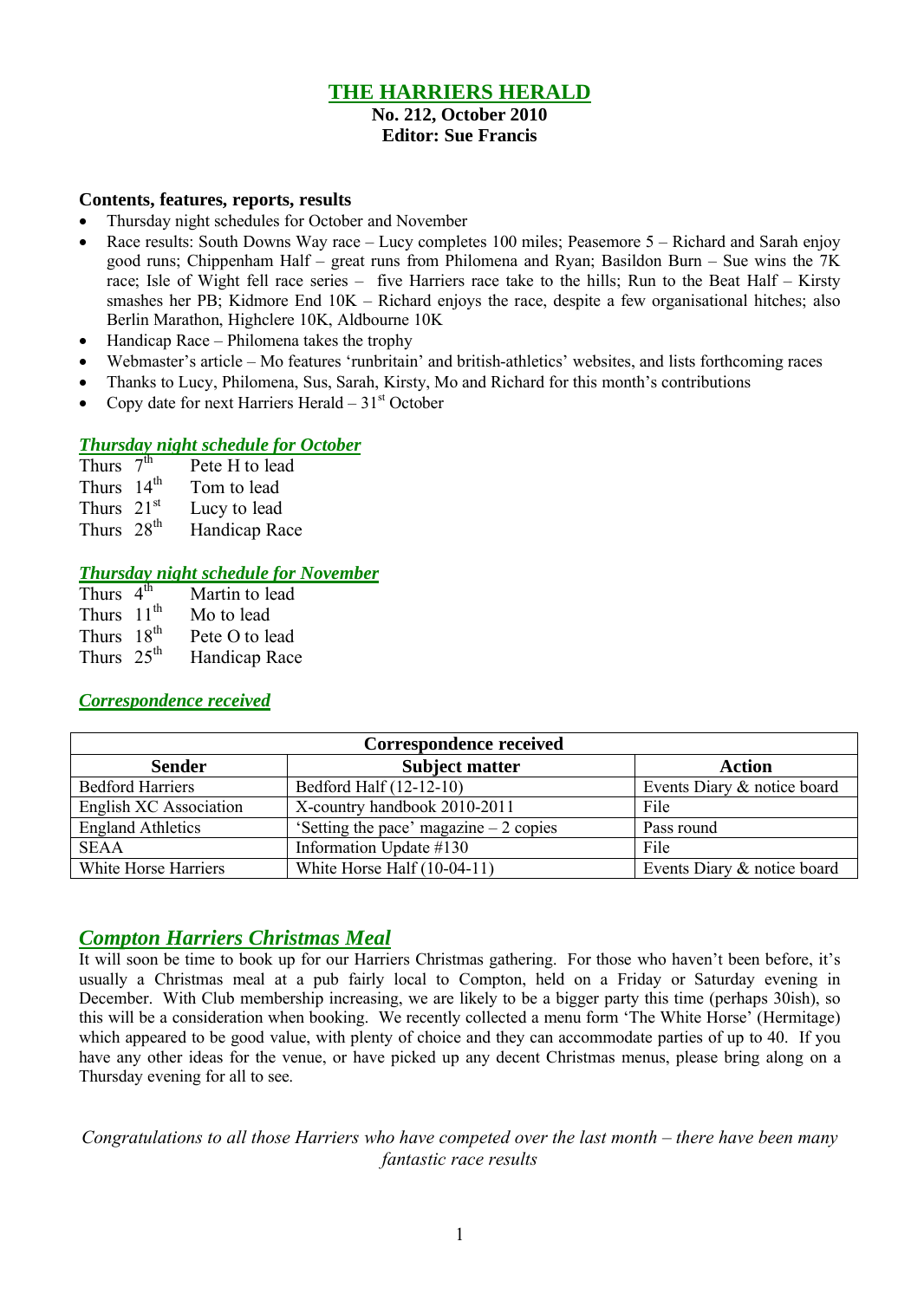# *Race reports and results*

### *The South Downs Way race, 11th September* **Lucy**

The South Downs Way is a 100-mile National Trail between Eastbourne and Winchester. It used to stop at 80 miles, and in those days there was an 80-mile ultra race, frequently run (and won!) by the Compton Harriers. The SDW has also been the route for several LDWA 'Hundreds' over the years, and it was the vision of 200 gaitered walkers and their dogs managing the hundred miles without a care that kept my thoughts away from an inglorious DNF and early bath.

The race started at 10 am on Eastbourne seafront and proceeded into the wind and some persistent rain. I put on full wet weather gear for this, and ran at the back of the field so I wouldn't get too hot. Dick and Jan had come along to transport bags for the event, and it was nice to catch the comforting sight of their van at Birling Gap. Martin also joined me for a little jog, but he had a nasty cold so turned back when we got to the 7 sisters.

The first leg of the race was 19 miles, longer than I had run for about 6 weeks! The benefit of my long rest was evident though, once I had 'warmed up', and the slow speed of my progress prevented any damage as the miles wore on. The first 48 miles were familiar to me from (in order) the Beachy Head marathon, the South Downs 30 and the Three Forts marathon. From the Washington checkpoint to the meal-stop at Amberley was only 8 miles. Here, at 10 pm in the pub garden I got my bag and I was able to repair some very soggy and sore feet. To prevent blisters before they happened I put large Compeeds on my bunion points and the soles of my feet. A full change of clothes and a baked potato gave me the motivation to carry on, and a new 270-lux headlamp would ensure I couldn't get lost!

The night became clear and starlit – when I switched my torch off the Milky Way was magnificent. However, I kept it on because much of the night section I had only recce'd once, during the Salomon South Downs Marathon. By the time I got to Cocking at 70 miles my stomach had closed down for the night, and complained when I tried to run, so although the fantastic girls at the checkpoint (wearing 'Team Cocking' shirts of course!) had more food than I had ever seen at one time it was a cup of black tea only. What a waste!

The next section had some twisty – turny bits, with jinxes to catch out the unwary. My obsessive scrutiny of 'The South Downs Way Guide' proved its worth, but I lost sight of the Serpentine runner in front of me, and spent several miles fretting that his lifeless corpse would end up being Dick & Jan's responsibility, and worse still that Jen, the organiser, would be unable to put the race on again! When I reached the 80 mile checkpoint at Queen Elizabeth Park at 6 am, however, the young man bounded up no worse for wear, his parents on hand to bag for him.

The next section signalled an improvement in many ways. Although Butser Hill was shrouded in fog, the light was improving and my body clock had moved on to approve some solids by mouth. I phoned Martin as soon as it was decent for a Sunday morning, and he sped down the A34 to join me in Exton (90 miles) at 8 am. With the minestrone soup from the checkpoint, and the toast Martin had made for me I was soon buzzing, and I even borrowed Martin's running shirt since I was getting too hot. The 5 miles to the next checkpoint were great, with a cup of tea every couple of miles and the sun beating down through clear skies. The last checkpoint was at Millbarrow, 8 miles from the end, and after this Martin kept up his intensive tea-therapy wherever he could. He parked up at the finish and escorted me in, through the busy shopping street, until we reached the hotel at the end and I could finally stop.

The relief on getting to Winchester was terrific, and seeing Dick and Jan – as I'm so used to seeing them at ultra races! - was just wonderful. Jen had organised a room at the hotel so runners could take a shower, then it was down to the pub for the steak and beer I had been promising myself for a while. The 103-mile race was won in 19:46:09 by Sean Ketteridge, and first lady was Anna Finn in 24:24:10. I was second lady and 10<sup>th</sup> overall in 26:12:59. The cut-off was 32 hours and the 22<sup>nd</sup> finisher (out of 34 starters) was just 6 minutes within this time. I overtook several people during the race, not by being faster, but by not getting lost, and apparently only I and one other - Anna Finn - stayed on course. So if you are looking for a training tip for this race – reccie the route!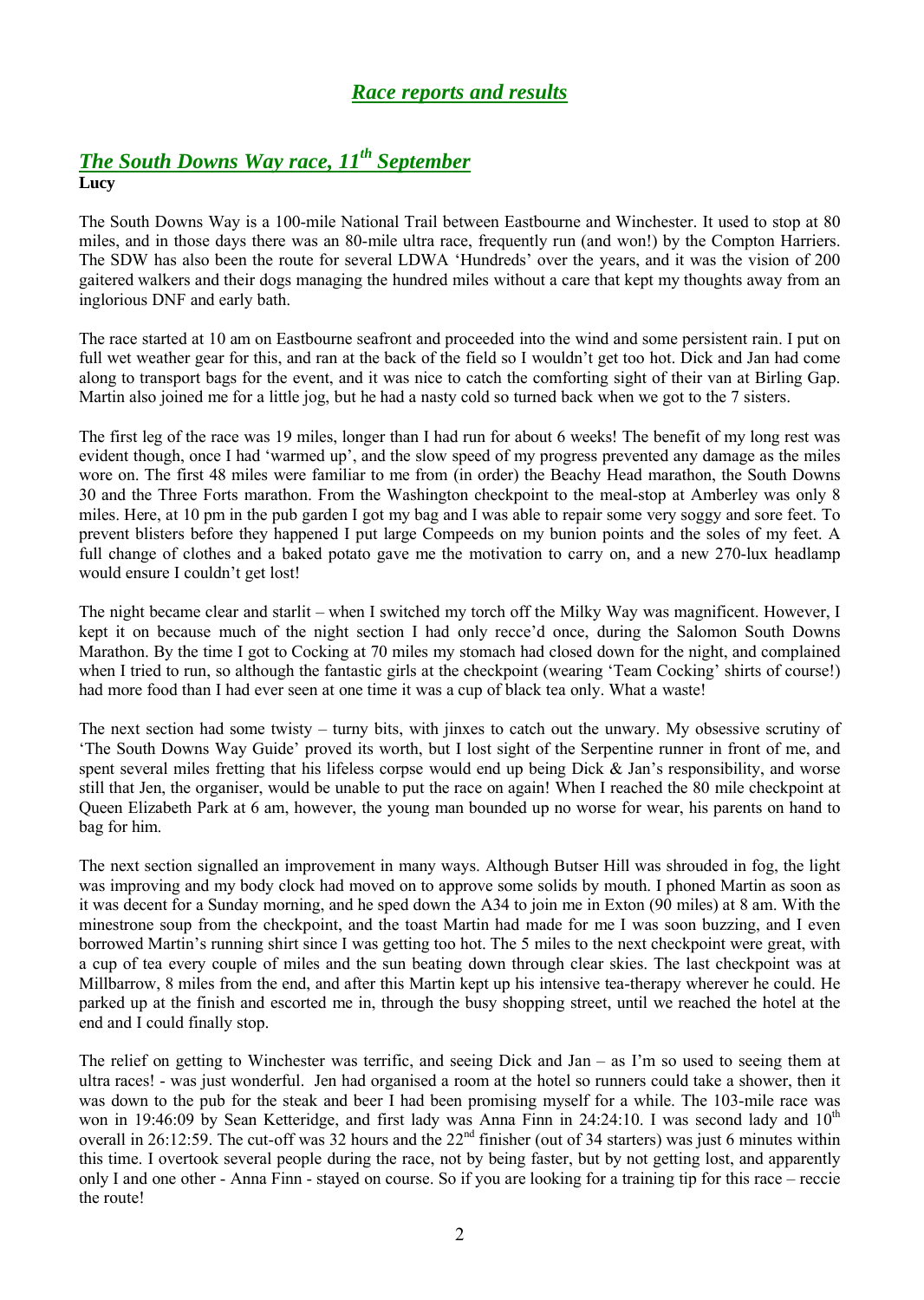## *Peasemore 5-mile Challenge, 12th September* **Richard**

I ran this race three years ago when it was first organised, so I was interested to see how much I had slowed up since then. From meeting Sarah before the race I had learnt that it was not every Harriers favourite race, not being in the wide-open countryside, although the shade was quite helpful on a fine sunny day. I had also forgotten quite how undulating the course was after the first mile, which is misleadingly downhill. After a first mile in just over 6 minutes my next three miles were all just around the 7-minute mile pace as the hills (and my jet lag) began to take effect. I managed to pick up the pace a bit in the final mile and finished in  $19<sup>th</sup>$  place in a time of 33:37, a minute slower than my time at the Kintbury 5 mile race in June. I met up with Sarah after the race and she was pleased with her time of 40:37 ( $9<sup>th</sup>$  lady,  $70<sup>th</sup>$  overall).

Although the course may not suit everyone, it is a well-organised event with good marshalling and a high quality field for such a relatively small event. It is also local, which adds to its attractions!

Race winners: Men: David Fry, Newbury AC 27:47. Women: Nina Martin, Thatcham 33:54

# *Chippenham Half Marathon, 12th September*

Both Philomena and Sus have written reports on this one!

### *Miracle at Chippenham Half Marathon*

#### **Philomena**

Yes it happened….I ran faster than Sus in a race! I was a whole 19 seconds faster! But as you may have guessed or read in her article on the race, there is a catch…she was pacing me after having paced Ryan for the first few miles so although, she started before me, after the gun went off she finished with me and so her chip to chip time was slower than mine. Nonetheless records show that I was faster! It was a lovely race, lovely atmosphere and the weather was just right. This is one I had done before a couple of years ago and one where I did my PB for a half marathon, so I was under some pressure (self generated) to do a good time. So when Sus kindly offered to pace me I gladly accepted! Now I know what all the fuss is about when elite runners are paced, it makes a lot of difference mentally, makes it somewhat "easier" because you know that as long as you can keep up (that being the trick!) you'll be OK. I finished a few seconds slower than my PB but that was two years ago and given that my legs were still tired from doing a 20 miler the week before I was well chuffed with the result and a big thank you to Sus! It was a good day for Ryan as well who did a very good time and although not his PB he felt he still had something left in the tank. I spotted Lee as well at the start and he also did a great time. Good performance all round by the Compton Harriers.

#### **Sus**

For some reason I did not really care what the outcome would be for this race, and I thought I might have 'lost it'. So I consulted with my big running legend, Dick, to see if I was normal, and I am happy to say I am. It is normal to feel tired of racing with a marathon just around the corner. "Just go out and enjoy yourself, and look at the scenery" were Dick's words – just want I wanted to hear.

For the first mile or so I ran with Ryan, it had to be said I had planned to run at least 3 miles with him but I just could not keep up with him. He later revealed he had Lucy and Martin's honey for breakfast! The next thing to do was to meet up with Phil and pace her; I have to say it is an honour to pace a Kenyan runner! She had requested a sub 8:00 mile pacing but when I met her she changed it to 7:45! We managed pretty well and I knew we were very close to her PB, so I squeezed her to go even faster - had it not been for the last water station only one mile from the finish line we would have nailed it. But our little Phil wanted her water, nice and quiet by the roadside, before she continued; and so she should have but we paid for it dearly, seconds from a PB!

All in all a good day out; Phil will practice her water intake during races, Ryan keeps getting stronger and stronger and I cannot wait for my next race - bring it on!

Ryan 1:26:17 Lee 1:29.55 Phil 1:40:07 Sus 1:40:26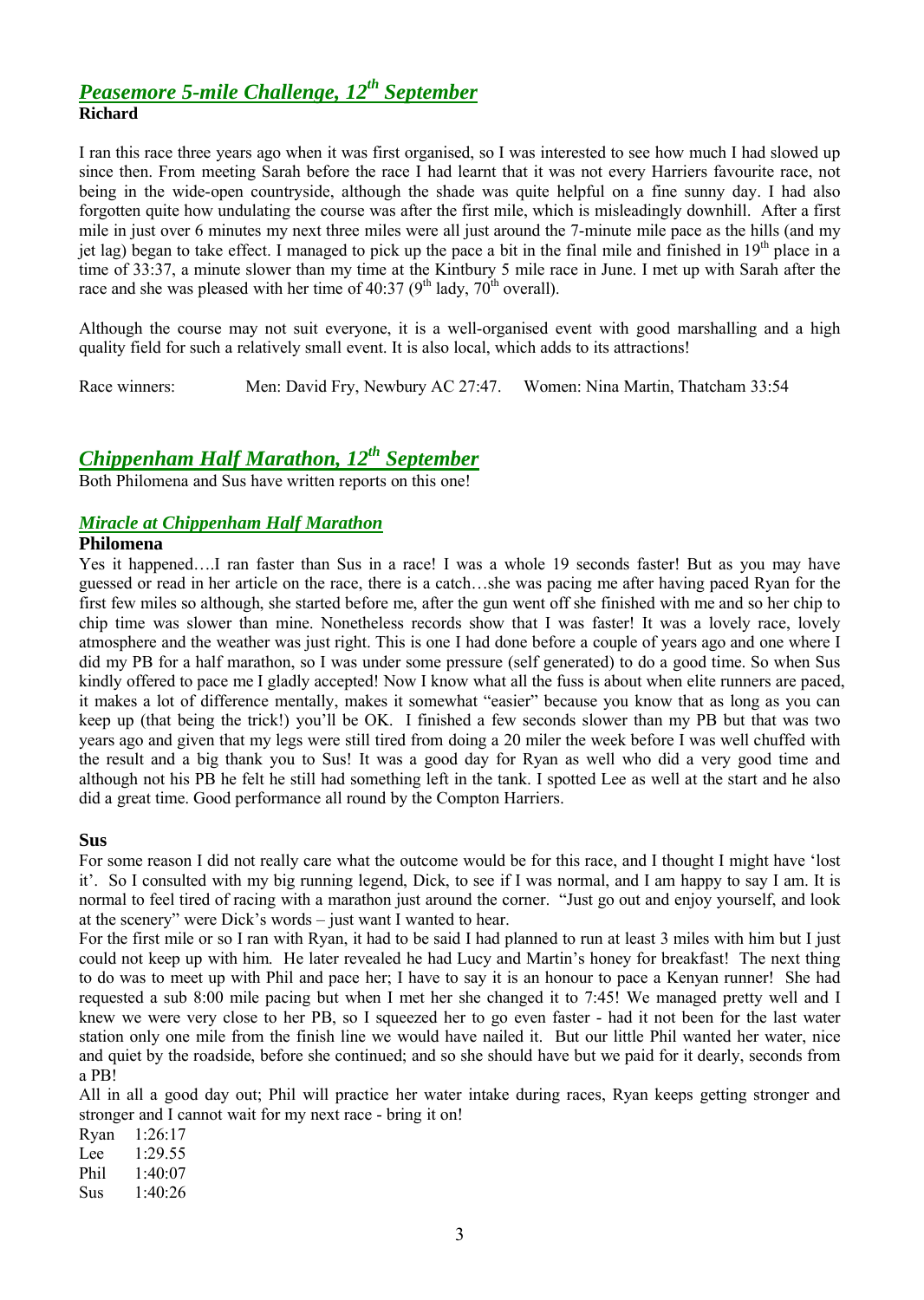# *Aldbourne 10K, 12th September*

This event was revived in 2010 following a 4-year break. Compton Harriers didn't have any representatives, but the two Nicks from Team Kennet, who often join us on our Thursday runs, did well. Nick Jones was 2<sup>nd</sup> in 36:36 and Nick Bull  $6<sup>th</sup>$  in 43:41. There were 62 finishers.

# *Basildon Burn, 19th September* **Sue**

This was the first 'official' running of the Basildon Burn, an inaugural event having been held in March 2009 - Tom, Dick and I had competed in the inaugural race, and offered the organisers some advice on how to make the event run more smoothly. I'm pleased our advice had been taken on board, and the organisers did a pretty good job of arranging a challenging but enjoyable event – a better-placed finish line, an accurately-measured 10K, more toilets, finishers' T-shirt, well-organised results system. They were pleased to have a total of about 80 entrants.

This time, I was the only Harrier taking part, but other familiar faces were Andy Bayley (with Kirsty supporting, and Lola enjoying the fabulous playground), Glynn Jones (Peter L's friend) and, of course, Mo running the route in reverse to cheer us on and take photos.

There was the option of entering the one-lap ( $\sim$ 3.5K), two-lap ( $\sim$ 7K) or 3-lap (10K) races. I opted for 7K, while Andy and Glynn did the 10K. We were set off with the enthusiastic DJ blasting out 'Burn Baby Burn – Disco Inferno!' Each lap started in the sports field then out onto a quiet, flat road before a long, steady descent down Hookend Lane. Then came 'The Burn', as we turned off Hookend Lane onto a track which wound its way steeply uphill through the woods and back to the sports field. The route was very well-marshalled at junctions and turns but a badly placed arrow at a bend in the road briefly sent Glynn and another runner into someone's front garden!

I set off at a sensible pace, and gradually reeled in a dozen fast-starters on my first lap. I was pleased to find that one of the 10K runners was going about the same pace as me so, although the field was quite spread out, I had someone to race. He was good up The Burn, but I caught him again on the flat sections. I was first across the finish line for 7K race (29:30) and won a trophy and a voucher for Trailjunkies bike shop. The 10K was won by Tom Whateley (38:27) and first lady was Melanie Bibby (45:36), while Glynn finished 3<sup>rd</sup> (40:58) and Andy  $18^{th}$  (51:12).

The main races were followed by two children's races – once round the sports field for the under 9's and twice round for the 9-15 year olds. All-in-all, a very nice local event.





Sue sets off on lap 1 Andy acknowledges his fans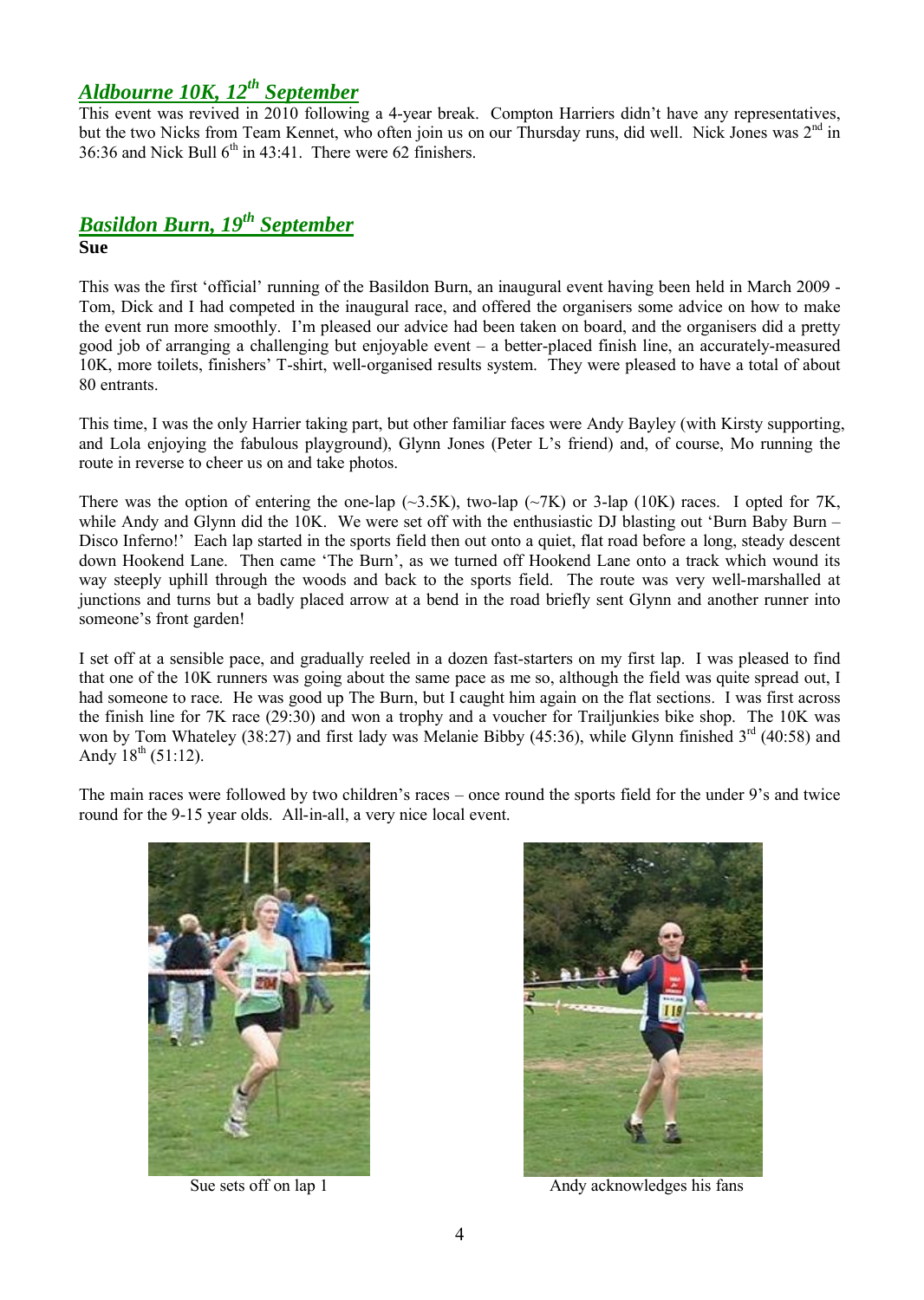## *Isle of Wight Fell race Series, 18th - 19th September* **Sarah**

18<sup>th</sup> and 19<sup>th</sup> September 2010 saw the weekend of the Fell running series in the Isle of Wight. With Mr. Kearn as our designated driver, and Janet and Hannah as our support team, Martin, Lucy, Peter and I decided we were capable of the weekend's tasks. Well, when I say capable; Martin was trying to shift a nasty cold collected in Poland the week before, Lucy had run 103 miles the weekend before (need I say more), and I was nursing a sore shin/ Achilles. Peter and Dick on the other hand were fighting fit!

Mr. Kearn had very kindly informed me of the 'little trip' last month and I felt confident I would be able to run the distances required over the 2 days. Saturday was 3 and 7 miles and Sunday was a half marathon. However, Dick had forgotten to mention that the courses are run over hills not for the faint hearted! The words 'vertical' and 'everlasting' actually came to mind!

We reached our destination with plenty of time for a coffee and natter, whilst trying to persuade myself I wouldn't roll down the hill I was trying to run up!

For the first race, a meaningless 3 miles to start the weekend off, all five of us flew the Compton Harriers flag. A paddle in the sea, light lunch and fluid intake before our next start at 15:00; only Mr. Kearn and I were game for this however. The course was at the very least challenging, and remembering Sue's fantastic motto of 'what goes up must come back down' served its purpose extremely well as I thundered down the hills of Ventnor homeward bound! The atmosphere and support of the whole event was brilliant throughout the day. As we set off to our B&B I was wondering what tomorrow would bring!

A few alcoholic refreshments and a good pub dinner later, and I was in desperate need of rest and recuperation. That was, however, until I couldn't physically move the next morning, I was now a hobbling supporter! The rest of the gang did partake after a hearty full English, cereal and homemade honey brought from Harwell. A cool-down and scenic visit around the Island and we were back at port to make way for home. A very social, enjoyable trip and well worth the challenge!

Results: Race1, St. Boniface 1 st Man – Hugh Lobb 00:18:42 1 st Women – Nicola Barbers-Negra 00:20:56  $40<sup>th</sup>$  Martin Fray 00:24:00 52<sup>nd</sup> Dick Kearn 00:24:47 78th Lucy Gettins 00:27:29 83rd Peter Humphreys 00:27:41  $106^{th}$  Sarah Lambert – Gibbs  $00:30:06$ Race 2, Ventnor Horseshoe 1 st Man – Hugh Lobb 00:52:45 1 st Women – Nicola Barbers-Negra 1:02:50 58<sup>th</sup> Dick Kearn 1:14:18 (7<sup>th</sup> M50)  $103^{\text{rd}}$  Sarah Lambert – Gibbs 1:31:48 (23<sup>rd</sup> women, 15<sup>th</sup> SW) Race 3, Wroxall Round 1 st Man Hugh Lobb 1:19:58 1 st Woman Sylvie Lloyd 1:34:31 31<sup>st</sup> Martin Fray 1:42:04  $58<sup>th</sup>$  Lucy Gettins 1:52:45 (6<sup>th</sup> woman 1<sup>st</sup> F40)  $68^{\text{th}}$  Dick Kearn 1:57:00 85th Peter Humphreys 2:00:12 **Overall** Women out of 52: Lucy  $29^{th}$  Sarah  $32^{nd}$ <br>Men out of 105: Dick  $48^{th}$  Martin  $76^{th}$ Men out of 105: Dick  $48^{th}$  Martin  $76^{th}$  Peter  $85^{th}$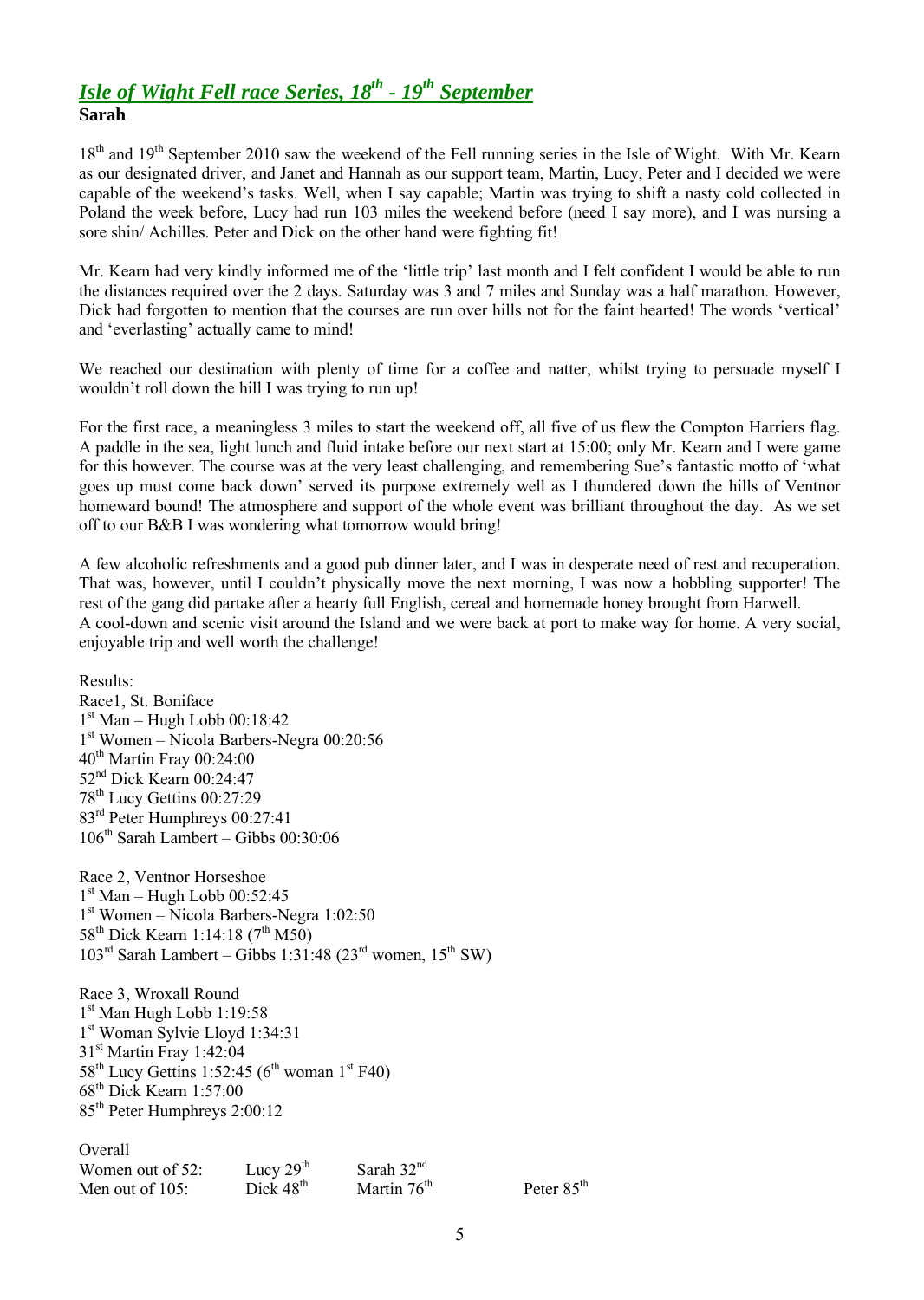# *Run To The Beat Half Marathon, 26th September* **Kirsty**

With a whole summer of no OU study to look forward to this year before returning to the books in October, I thought it would be a good idea to find a race to train towards to give me something to focus on. Half marathon distance seemed about right considering how many weeks I had to train, and as I'm a fan of running with the company of my ipod, I opted for the London 'Run to the beat' half.

So began my summer of running which included some lovely and very enjoyable runs out with the Harriers again. My training didn't consist of many distance measured routes as I tend to drift away with the fairies and lose focus completely, so I prefer to just measure time on my feet. So a few hour and a half runs under my belt and I was happy.

So the big day arrived and we (Andy, myself and six year old daughter Lola) all piled into the car very early for a Sunday morning, and set off for London. Once we had been through the usual count-the-white-ponies along the M4 and 'look at how bright the sun is' and discuss what it's made of chat with Lola, we abandoned the car at Stanford Brook tube station and got on the train. After what felt like not very far, our train kept stopping at red signals and became very slow. When we eventually reached Westminster to change trains to get us to the O2, it became very obvious by the volume of runners still on the platform, that the trains were having a few problems. When eventually the next train pulled up, it was already very full and we just about managed to get in far enough without being trapped in the doors. I remember thinking; this must be like any other day in Japan. Once we pulled away Lola, who was half the height of everyone else, started to panic that she was getting buried under so many runners and their kit bags. Andy was so squashed in he couldn't move either of his arms, so it was down to me to go to the rescue and lift her up to the height of the rest of us for the rest of the journey. A perfect pre race warm up if I say so myself.

So, after what seemed like an age of carrying Lola and becoming progressively warmer inside our tin of sardines we finally got to the O2. The first thing we heard when we left the train was the start of the race had been delayed by 45 minutes due to train problems. Joy, we had time to go and join the massive queue for the loos. We then went in search of the race start as there seemed to be 17000 people all walking in various directions and no signs to tell us where the race was.

We eventually found the race which was outside the O2, and went towards the start pens. I left Andy and Lola to drop off my kit bag and make my way to my start pen. By now the wind had started to blow and it was very chilly so I opted to stand behind the largest man I could find in the pen. Finally we were off and with a quick wave to Andy as I went through the start, I started my watch and off I went.

Lots of music followed and lots of zigzagging round people who for some reason had decided to walk within the first mile. The next thing I knew (I did mention I lose focus easily) my watch was on 21 minutes and I hadn't seen any mile markers yet. So this was either the worst mile I've ever run or I'd missed the markers. Then at 25 minutes a very large green 3 came into sight so I knew I was doing ok. (The energy gels were given out at 3 miles, which confused me slightly as its less than two laps of Compton and I've never felt the need to take on Gel after that distance, but I took some anyway and carried them to the finish).

I got to 6 miles in 51 minutes which for me is a cracking 10k time so I was a little concerned that I may be going too fast, but after a quick mental check of all limbs, I only discovered an achy right elbow from the weight of the Gatorade I was carrying so all was good so far. So on I went.

Then came the hills…. Oh the mountains of London…. Oh the moaning from the competitors was endless "oh you must be joking", "oh my god look at that climb". Where were these people from? Holland? I managed to survive the enormous climbs and was soon running past the 9-mile marker and into Greenwich Park with yet another blast from another live band to sing along to.

As I came out of the parks at mile 11, I heard Andy shout and was just in time to wave at Andy and Lola for a photo before losing sight of them. Then I was on the home straight and my watch was telling me I was going to finish in less than 2 hours which for me is a record. I briefly slowed to encourage a lady who was struggling in the last mile and, once she was smiling and running again, I left her for the finish. As I picked up the pace for the finishing arch I could see 1:55 above me as I ran over the timing mat and that was it, job done, all over. As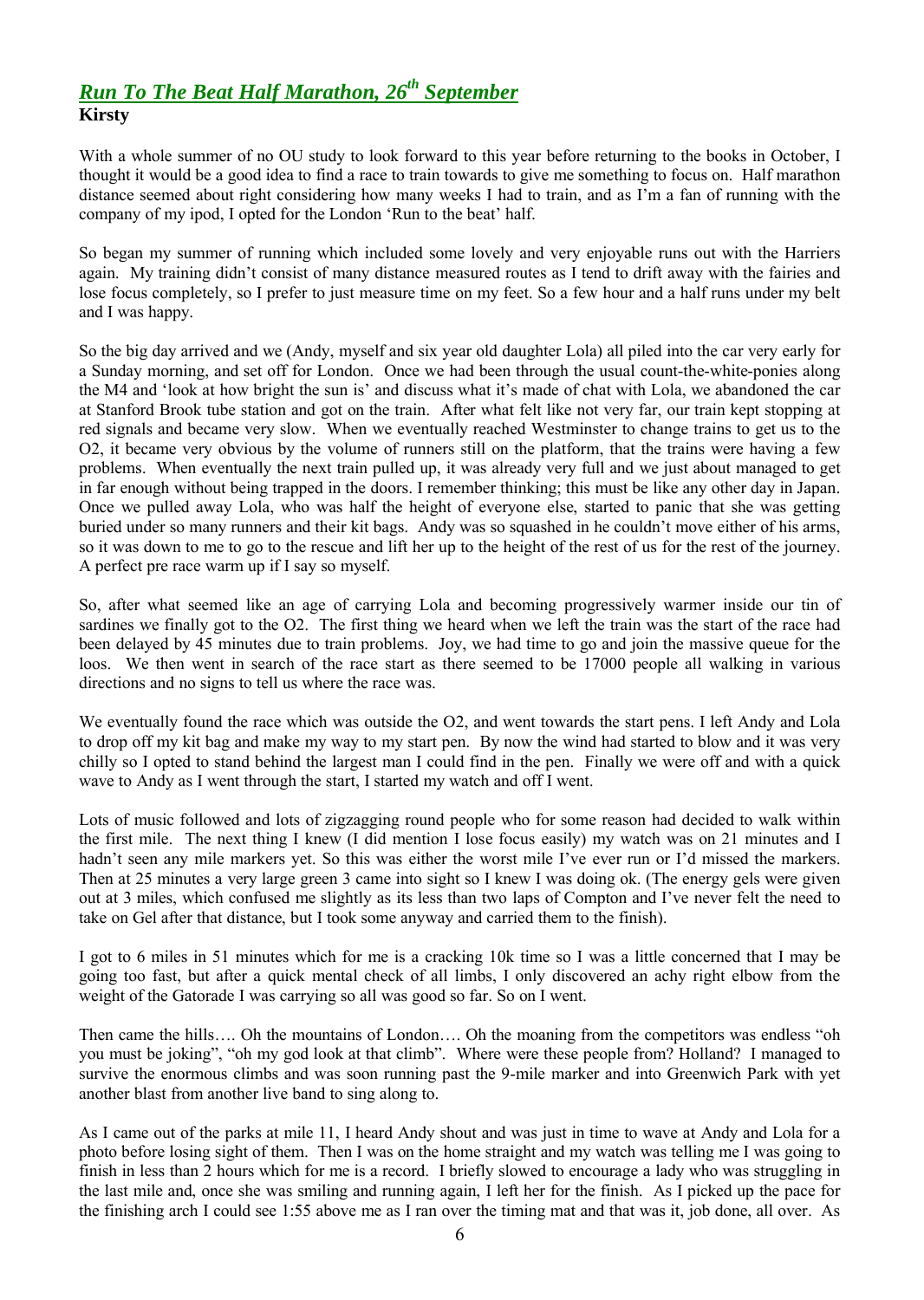I made my journey through the medals, the kit bags, the energy drinks, cereal bars and other endless freebies being thrust my way I thought, that was a PB and I don't actually feel like death right now. So the time on my feet training worked for me.

I collected my kit bag and finally found a very grumpy Andy who had carried Lola on his shoulders for the last mile and a half because she couldn't walk any further, and we headed home (only to get stuck on the M4 for the best part of 2 hours behind an accident). So overall, it wasn't the best organised race I've ever been to and my race day preparation went out of the window due to train hold ups, but I ran the fastest half I've ever run so I guess none of it mattered at the end of the day.

My official time was 1:55:42 Place  $2544^{\text{th}}$  out of 17000,  $584^{\text{th}}$  lady,  $125^{\text{th}}$  F35

## *Kidmore End 10k, 26th September* **Richard**

This was the first running of this event. I had been planning to run the Highclere 10k, but a work colleague from Kidmore End asked me if I would like to run the race as it was being organised by the Kidmore End School Association and her daughter goes to school there. The course also looked attractive, going through woodland and using part of the course of the now defunct Sonning Common Half Marathon.

Publicity had not been very evident locally and, as it clashed locally with the Highclere 10k organised by Newbury AC and the Mortimer 10k organised by Reading Roadrunners, I wasn't expecting a very large field. In the event, a field of around 130 runners started the race, at the front of which were a group of local teenagers who sprinted off the starting line and into the woodland, not to be seen again during the race!

My first inkling that the race was being organised a bit differently from normal was when we passed a sign after the first kilometre saying '9k'. Obviously the k markers were going to be in descending rather than ascending order. By the time we left the woodland after just over 1k I was running a steady 4 minute K pace and was in  $7<sup>th</sup>$  place, but gradually catching a group of four runners just ahead of me. However, after a while I began to realise that we should have passed another K marker, and after 9 minutes had elapsed the group of runners I was running with realised that we were off-course. It transpired that a marshal who should have been directing us into a left-hand turning had not realised where she was supposed to be directing us and it was only the insistence of a local runner, who knew the course and who overrode her directions, which allowed the main field to continue on the correct course. My group managed to get back on course due to the local knowledge of one of my group, but despite never passing the 8k sign, it still took us 14 minutes from passing the 9k to passing the 7k sign! We were all running around 4 minute K pace so we spent the rest of the race passing runners. I actually finished up in  $26<sup>th</sup>$  place in a time of 47:48 and was the first finisher of the group who went off course – I'm not sure if any gave up! The first runner home and official winner had a time of 42:19 over what was a reasonably fast course, so I would say he was quite a fortunate winner!

Despite the above, the course was an attractive one and I would be prepared to run it again. It was a pity for the organisers that there were a few hitches as they were very enthusiastic as well as very apologetic about what had happened, offering us our entry money back – we all refused, of course. A lead bike would have easily solved the particular problem we encountered, as would clearly briefed marshals, and they could have done with a PA system that could be heard more than 10 feet away!

Race winners: Men Richie Fraser 42:19; Women Katie Williams 44:58

# *Berlin Marathon, 26th September*

Two Harriers ran the Berlin Marathon and both did the Club proud. Sus set an excellent PB of 3:03:51, while Pete H did very well to achieve his sub-3:30 target. Full report next month, but follow the link given in Mo's website update to see video footage of Sus and Pete.

# *Highclere 10K, 26th September*

Lucy and Martin enjoyed this multi-terrain 10K, Lucy taking the prize for  $2<sup>nd</sup>$  lady in 44 minutes, while Martin finished in 40 minutes.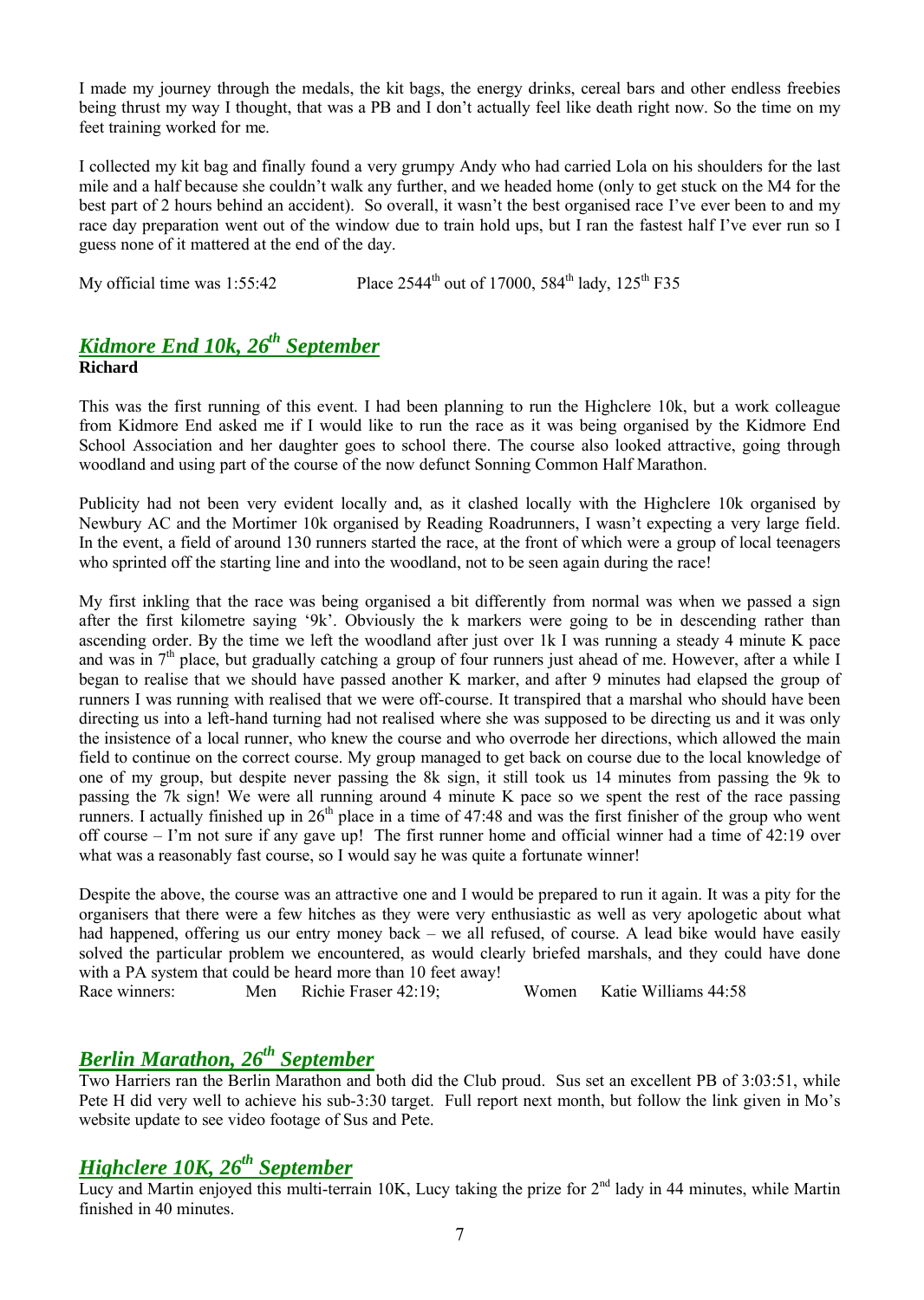# *Handicap Race*

September's Handicap Race was held around the off-road course for the last time this year. It was a pleasant evening for running and the track was in good nick. By the time we were racing along the concrete road towards the finish line, the evening was drawing in, so Jan didn't get her usual clear view of the finishing runners.

Philomena and Terry were both in fine form, setting excellent times which bode well for their forthcoming marathons. Phil finished 10 seconds ahead of Terry who finished a comfortable 2<sup>nd</sup>. The next six runners all finished close together – top marks to the handicapper (but not so good for Jan trying to distinguish us all in the failing light as positions changed in the final 'sprint' for the line)! Dick finished third, ahead of Sue, Pete O, Richard, Steve and Lucy. Martin, having his best Handicap Race for several months, recorded the evening's fastest time. Mo completed the field, having not started with his 4-minute lead. Had he done so, he would have finished third.

Well done Philomena, and thanks to Jan for time-keeping.

The next Handicap Race will be on 28<sup>th</sup> October, and will return to our winter 'Village Lap' route.

| Finish<br><b>Position</b> | <b>Position on</b><br>handicap | <b>Name</b>  | <b>Start time</b> | <b>Finish time</b> | <b>Actual time</b> | <b>Handicap</b><br><b>Beaten?</b> |
|---------------------------|--------------------------------|--------------|-------------------|--------------------|--------------------|-----------------------------------|
|                           |                                | Philomena    | 0:45              | 16:26              | 15:41              | $-0:34$                           |
| ↑                         |                                | Terry        | 2:55              | 16:36              | 13:41              | $-0:24$                           |
| 3                         | 4                              | Dick         | 2:44              | 17:04              | 14:20              | $+0:04$                           |
| 4                         |                                | <b>Sue</b>   | 3:22              | 17:10              | 13:48              | $+0:10$                           |
|                           | 6                              | Pete O       | 2:44              | 17:13              | 14:29              | $+0:13$                           |
| 6                         |                                | Richard      | 3:10              | 17:17              | 14:07              | $+0:17$                           |
| ┑                         | 8                              | <b>Steve</b> | 1:04              | 17:18              | 16:14              | $+0:18$                           |
| 8                         | 9                              | Lucy         | 3:02              | 17:25              | 14:23              | $+0:25$                           |
| 9                         | 10                             | Martin       | 4:42              | 18:00              | 13:18              | $+1:00$                           |
| 10                        | 3                              | Mo           | 0:11              | 20:57              | 20:46              | $-0:03$                           |

Mo retains his place at the top of the Handicap Championship table but Terry has is chasing him hard, and Philomena is vying for third place with Sue. Several of us have now run five or more of the races and can begin to drop our lower scores, so positions at the top could yet change!

| Pos.             | <b>Name</b> | <b>Race points</b>           |                          |                          |                          |                              |                |                          |                          |                              |                 |
|------------------|-------------|------------------------------|--------------------------|--------------------------|--------------------------|------------------------------|----------------|--------------------------|--------------------------|------------------------------|-----------------|
|                  |             | Race                         | Race                     | Race                     | Race                     | Race                         | Race           | Race                     | Race                     | Race                         | <b>Total</b>    |
|                  |             | $\mathbf{1}$                 | $\overline{2}$           | 3                        | $\overline{\mathbf{4}}$  | 5                            | 6              | 7                        | 8                        | 9                            | (best 5)        |
| $\mathbf{1}$     | Mo          | 6                            | $\tau$                   | 6                        | $\overline{7}$           | 1                            | $\overline{2}$ | 5                        | $\blacksquare$           | $\blacksquare$               | 34(31)          |
| $\boldsymbol{2}$ | Terry       | $\blacksquare$               | $\overline{3}$           | 5                        | 6                        | $\overline{3}$               | 6              | 6                        | $\blacksquare$           | $\overline{\phantom{a}}$     | 29(26)          |
| 3                | <b>Sue</b>  | 5                            | 1                        | 3                        | $\mathbf{1}$             | 7                            | 4              | 3                        | $\blacksquare$           | $\overline{\phantom{a}}$     | 24(22)          |
| 4                | Meena       | $\overline{\phantom{0}}$     | -                        | $\overline{2}$           | $\mathbf{1}$             | $\overline{4}$               | $\overline{7}$ | $\overline{7}$           | $\blacksquare$           | $\qquad \qquad \blacksquare$ | 21              |
| 5                | Dick        | 3                            | $\mathbf{1}$             | ٠                        | $\mathbf{1}$             | 5                            | 3              | 4                        | $\blacksquare$           | $\overline{\phantom{0}}$     | 17(16)          |
| 6                | Steve G     | $\overline{a}$               | $\mathbf{1}$             | $\blacksquare$           | $\overline{3}$           | 6                            | 5              |                          | $\overline{\phantom{0}}$ | ۰                            | 16              |
| 7                | Pete O      | $\overline{4}$               | 1                        | ٠                        | 5                        | $\overline{\mathbf{3}}$      | ۰              | $\overline{2}$           | $\overline{\phantom{a}}$ | $\overline{\phantom{a}}$     | $\overline{15}$ |
| 8                | Alison      | $\overline{a}$               | 6                        | $\overline{7}$           | $\mathbf{1}$             | -                            | ۰              | $\overline{\phantom{a}}$ | $\overline{\phantom{a}}$ | $\overline{\phantom{a}}$     | 14              |
| 9                | Lucy        | 7                            | ٠                        | ٠                        | $\overline{2}$           | $\blacksquare$               | 1<br>1         | $\mathbf{1}$             | $\blacksquare$           | $\qquad \qquad \blacksquare$ | 11              |
| 10               | Pete H      | -                            | 5                        | ۰.                       | $\overline{4}$           | ٠                            | ۰              | $\blacksquare$           | $\overline{\phantom{0}}$ | $\overline{\phantom{0}}$     | 9               |
| $11=$            | Peter L     | $\qquad \qquad \blacksquare$ | $\blacksquare$           | 5                        | Ξ.                       | $\qquad \qquad \blacksquare$ | ۰              | $\overline{\phantom{a}}$ | $\overline{\phantom{0}}$ | ٠                            | 5               |
| $11=$            | Gillian     | $\overline{\phantom{a}}$     | $\overline{4}$           | ۰                        | $\mathbf{1}$             | $\overline{\phantom{a}}$     | -              | $\overline{\phantom{a}}$ | $\overline{\phantom{a}}$ | $\qquad \qquad \blacksquare$ | 5               |
| $11=$            | Martin      | $\qquad \qquad \blacksquare$ | $\overline{2}$           | ۰                        | ۰                        | $\mathbf{1}$                 | $\mathbf{1}$   | $\mathbf{1}$             | $\blacksquare$           | $\qquad \qquad \blacksquare$ | 5               |
| $14=$            | Francis     | $\overline{2}$               | $\blacksquare$           | $\overline{\phantom{a}}$ | ۰                        | ۰                            | ۰              | $\blacksquare$           | $\overline{\phantom{a}}$ | $\overline{a}$               | $\overline{2}$  |
| $14=$            | Richard     | -                            | ۰                        | $\overline{\phantom{a}}$ | ۰                        | $\mathbf{1}$                 | ۰              | 1                        | $\overline{\phantom{0}}$ | $\overline{\phantom{a}}$     | $\overline{2}$  |
| $16=$            | Sarah       | -                            | -                        | $\mathbf{1}$             | ۰                        | $\qquad \qquad \blacksquare$ | ۰              | $\overline{\phantom{a}}$ | $\overline{\phantom{0}}$ | ۰                            |                 |
| $16=$            | Bethan      | -                            | $\overline{\phantom{a}}$ | $\overline{\phantom{a}}$ | $\mathbf{1}$             | $\overline{\phantom{a}}$     | ۰              | $\overline{\phantom{a}}$ | $\overline{\phantom{a}}$ | $\qquad \qquad \blacksquare$ |                 |
| $16=$            | Steve S     | -                            | ۰                        | $\overline{\phantom{a}}$ | $\overline{\phantom{0}}$ | $\mathbf{1}$                 | ۰              | $\overline{\phantom{a}}$ | $\overline{\phantom{a}}$ | $\blacksquare$               |                 |
| $16=$            | Kirsty      | -                            | ۰                        | $\overline{\phantom{a}}$ | -                        |                              | ۰              | $\overline{\phantom{a}}$ | $\overline{\phantom{a}}$ | $\qquad \qquad \blacksquare$ |                 |
| $16=$            | Dan         | -                            | -                        | ۰.                       | ۰                        | $\mathbf{1}$                 | ۰              | $\overline{\phantom{a}}$ | $\overline{\phantom{0}}$ | ٠                            |                 |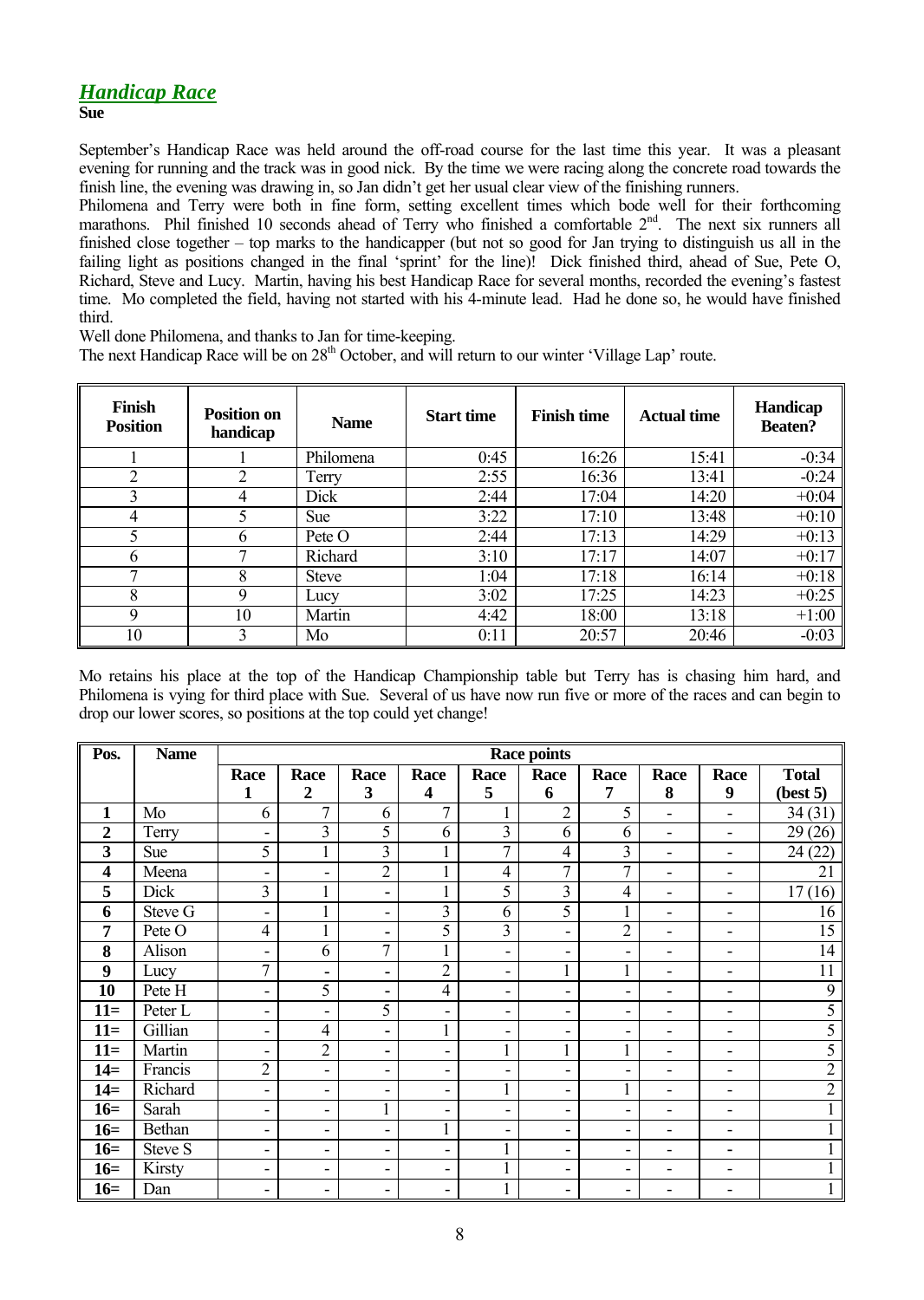#### *Website update… http://www.comptonharriers.org.uk* **Mo**

### *Links of interest this month:*

Sus and Pete H had great runs in the Berlin Marathon … so why not check up on their performances and watch video footage of their efforts? Just follow this link **http://tinyurl.com/2dre5r9** ... on the resulting page, just enter surname in the 'Name' box and then click on 'Suchen'. You can then click to view pictures and video clips of each runner. Thanks to Meena for sending the site details.

I highly recommend a visit to the runbritain website which has launched a new handicap scoring system designed to give runners the ability to benchmark their progress and compare results across a range of distances and terrains. The scoring system, which has been developed in conjunction with the 'Power of 10' website (**http://www.thepowerof10.info/**), enables runners to claim a ranking score based on any single performance at 5k, 10k, half marathon and marathon distances. This allows them to compare performances against fellow runners. The site also offers guidance and support on future racing selections and opportunities to improve current runbritain handicap scores.

To claim a handicap ranking, visit the runbritain website **http://www.runbritainrankings.com/** and check through more information and examples. If you decide to sign up (it's free) you will also be provided with a bespoke personal running blog page on **http://www.runbritain.com** featuring:

- current rankings at each distance
- personal progress graph
- direct comparisons with other runners with a 'head-to-head' function
- handicap score updated automatically after each run
- $\triangleright$  target times to bring handicap score down
- $\blacktriangleright$  links to a range of training plans and much more ...

Links to runbritain and Power of 10 have now been included in the 'Running Resources' section of the Harriers website. I have also included a new menu link direct to resources as well.

A visit to **http://www.british-athletics.co.uk/** will show that CHRC is one of a few clubs registered from Berkshire. There is also a video search link to check back on previous events, although this is aimed more at track & field … I managed to find footage of Sue in various championship crosscountry events.

| <b>Month</b> | Date | <b>Time</b>                                                                                                                                                                     | <b>Event</b>                                |
|--------------|------|---------------------------------------------------------------------------------------------------------------------------------------------------------------------------------|---------------------------------------------|
| October      | 05   | $6:30 \text{ pm}$                                                                                                                                                               | Tuesday Session - Compton                   |
|              | 07   | $6:30 \text{ pm}$                                                                                                                                                               | Club Night - Peter H to lead                |
|              | 09   | $9:00$ am                                                                                                                                                                       | Reading parkrun - Weekly Free 5km Timed Run |
|              | 10   | Henley Half-Marathon Plus: 10K<br>$9:30$ am                                                                                                                                     |                                             |
|              |      | The Eden Project Marathon Plus: One Mile Fun Run Plus: Half<br>$10:00$ am<br>Marathon<br>$10:00$ am<br>29th Ridgeway Race (Approx 15K)<br>Mud & Mayhem Autumn 10K<br>$10:30$ am |                                             |
|              |      |                                                                                                                                                                                 |                                             |
|              |      |                                                                                                                                                                                 |                                             |
|              |      | $11:00$ am                                                                                                                                                                      | Swindon $\frac{1}{2}$ Marathon              |
|              |      | $11:00$ am                                                                                                                                                                      | Oxford City AC Hanney 5                     |
|              | 12   | $6:30 \text{ pm}$                                                                                                                                                               | Tuesday Session - Meena Leading             |
|              | 14   | $6:15$ pm                                                                                                                                                                       | Club Night - Tom to lead                    |
|              | 17   | $9:00$ am                                                                                                                                                                       | <b>ABINGDON MARATHON</b>                    |

### *Forthcoming Events for Oct & Nov 2010 as listed on the Website Events Calendar:*